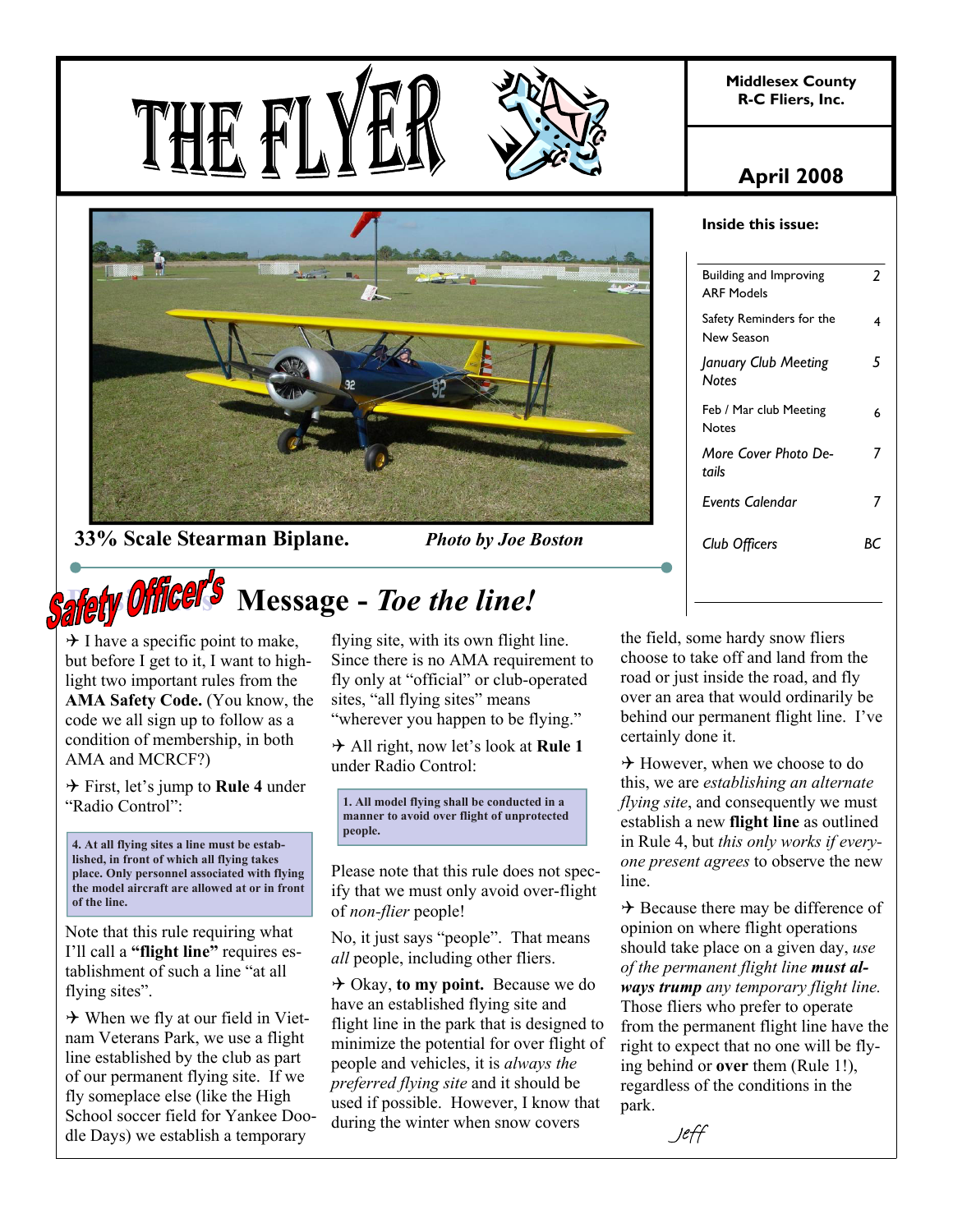

# Page 2 and 1 and 1 and 2 and 2 and 2 and 2 and 2 and 2 and 2 and 2 and 2 and 2 and 2 and 2 and 2 and 2 and 2 and 2 and 2 and 2 and 2 and 2 and 2 and 2 and 2 and 2 and 2 and 2 and 2 and 2 and 2 and 2 and 2 and 2 and 2 and 2

# **Building and Improving ARF Models** *by Jim Orsborn*

 If you have access to the Internet, the **AMA Insider** is a monthly newsletter that is a great place to look for ideas and suggestions on a variety of topics. Someone recently suggested a newsletter article about finishing an ARF, so I'm starting this article with some information from the November 2007 issue of the **AMA Insider**.

 Jim Soque from the Long Island Aero Radio Society wrote the article and he focused on the suggestions that I've quoted in the box to the right.

 I thought all of the **AMA Insider** suggestions were pretty good, but would like to add a few of my own. Reading the manual and taking an inventory of the parts are good suggestions. I sometimes even download manuals

• Read your instruction manual from cover to cover, then read it again.

• Take inventory of all the parts listed in the instruction manual.

• Measure the engine mounts; change them if you think they are too short.

• Mount the engine to the engine mount with socket-head screws, washers, lock washers, and lock nuts.

• Use a ball-link for the carburetor pushrod link on the engine.

• Change the tank to one you are familiar with.

• If a third tube is used for fuel-filling purposes, use additional hose and a clunk.

• Trim the cowl with a router/sander tool, and use a vacuum cleaner with hose to vent the fiberglass dust away from you.

**Tech. Editor's Note**: *Best if this is not done in an enclosed space. No one, not you or anyone in your family or your neighbors, need to breath this dust.*

• When drilling the holes in the cowl, enlarge them using a drill bit wrapped with some 220-grit sandpaper; enlarge gradually. • Attach a flexible pushrod material to pull the fuel hoses forward through the firewall.

• Cut the ventral vent hole three times the size of the air intake hole. This allows for maximum cooling of your engine.

• Measure the stabilizer tips to a center point over the cabin using an aluminum ruler and take note in centimeters, not inches. Measure twice and always use epoxy.

**Tech. Editor's Note**: *Do not use any string, line, cloth measuring tapes, or anything flexible to measure with. If the measuring device sags or bends, support it so it is straight over its length.*

• Level any imperfect surfaces with your eyes, then put a level on it. Take away any balsa gradually with a hobby knife.

• Use a 90° angle device for your vertical fin, or try a laser leveling device.

• If your kit comes with 2mm or 3mm hardware, switch it to 2-56 or 4-40 hardware instead.

• Change the supplied wheels to wheels with tread. Don't use cheap wheel collars.

• Use a hinge-slotting tool (I prefer electric) to widen the precut hinges on control surfaces. Use slow cyanoacrylate glue on the hinge surfaces

edge, then insert the hinge.

• Z-bend the links for the control rods at the servo arm end.

• Mount your cowl with beefier screws and washers.

**Tech. Editor's Note**: *Reinforce the part of the cowl where screws or bolts go through. Use a small piece of cloth soaked in epoxy and placed on the inside of the cowl or any other part that needs reinforcing. Fiberglass cloth is a good choice but any woven cloth will do.*

• Mount your switch harness and charging jack opposite from the exhaust side of the aircraft.

• Use a glow-extension device for any inverted engines.

• Use scrap fuel line pieces to secure your clevises.

• Tape any servo extensions to the servos main wire for insurance.

• Run the antenna wire inside the fuselage and out the back whenever possible.

• After you finish, test run your engine, high and low end, before coming out to the field. • Fully charge every-

thing before packing it up and heading to the field.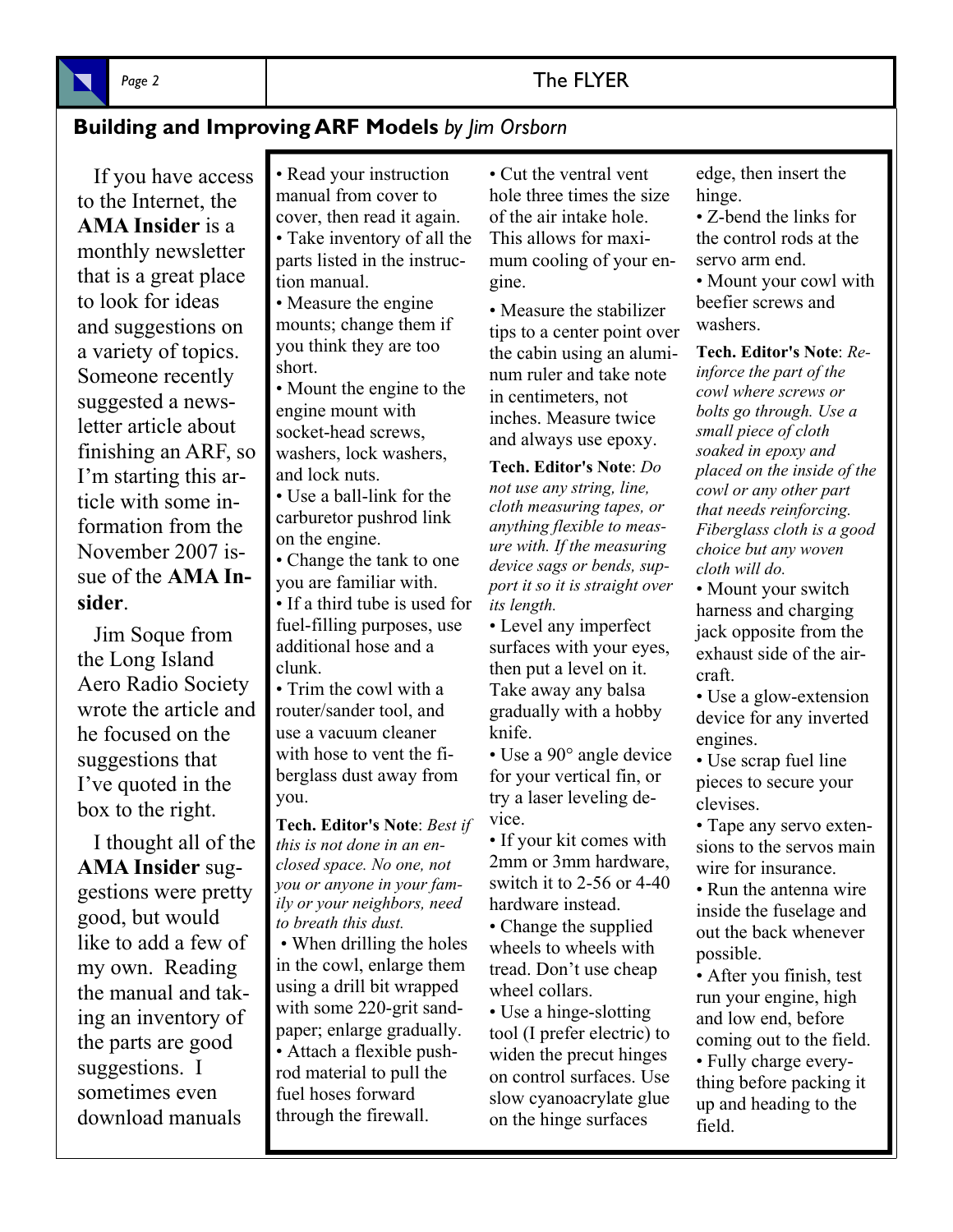## April 2008 *Page 3*

from the manufacturer's website so I can check them out before I buy a plane. It pays to know what you will be dealing with, in terms of difficulty, before you purchase the model.

 **Engine Mounts**; I'm not sure I've seen an ARF with an engine mount that was too short, but then I have seen mounts that I didn't like. For instance, I don't like the strap on mounts, and would probably substitute another mount if supplied with one. And I do prefer to drill and tap screw holes rather than drill oversize holes with lock washers on the bottom.

 **Linkages**; Using a ball link on the carburetor is a great idea as it allows you to mount the engine before installing the servos. Removing and replacing an engine is much easier when you can insert

the pushrod in the ball link and not mess with a Z-bend. Use copper wire too make the installation even easier, because the braided wires will tend to fray and can be difficult to feed into the ball link.

 **Fuel Tanks**; When you set up the fuel tank, use some different colored fuel tubing for the intake and vent lines. I use blue for the cool fuel line to the carburetor and orange for the hot line from the muffler to the vent. With different colors it is almost impossible to mix up the two lines when attaching them to the engine.

 **Alignment**; When you assemble the wing and attach the tail surfaces to the fuselage, it is very important to have everything square and perpendicular. Metal rulers and straight edges are good suggestions. I have also used a long 1/4" strip of wood I could mark and check both measurements until they were the same.

 **Thread lock**; you do use it on all bolts, especially on the engine mount bolts.

 **Upgraded pushrods**. Definitely upgrade any flexible plastic pushrods to a metal version, and make sure that the guides are supported in the middle.

 **Visibility**. Do you add any extra trim or decals that help tell the difference between the top and bottom of the plane? I like orange roundels on the bottom of the wing, just make sure they are large enough to see from a distance.

 **Prop Nut versus Spinner**. I like to use a prop nut instead of a spinner, especially if the spinner is one of the cheap plastic ones. They break easily, and are a pain to replace. A prop nut may also be an attractive option if you

are going to need to add any weight up front. A 1 oz prop nut will not balance a tail mounted servo, but if you need a few ounces up front, an ounce out in front of the prop is equal to two ounces placed inside the engine compartment. Anytime you need to add weight to balance a plane, put the weight as far as possible away from the wing.

 Have you got another suggestion, send your ideas to me and I'll share them with others in a future article in the newsletter.



Need a mobile stand for your new ARF? See the March issue of AMA Insider for the plans for this \$8 airplane stand made from PVC.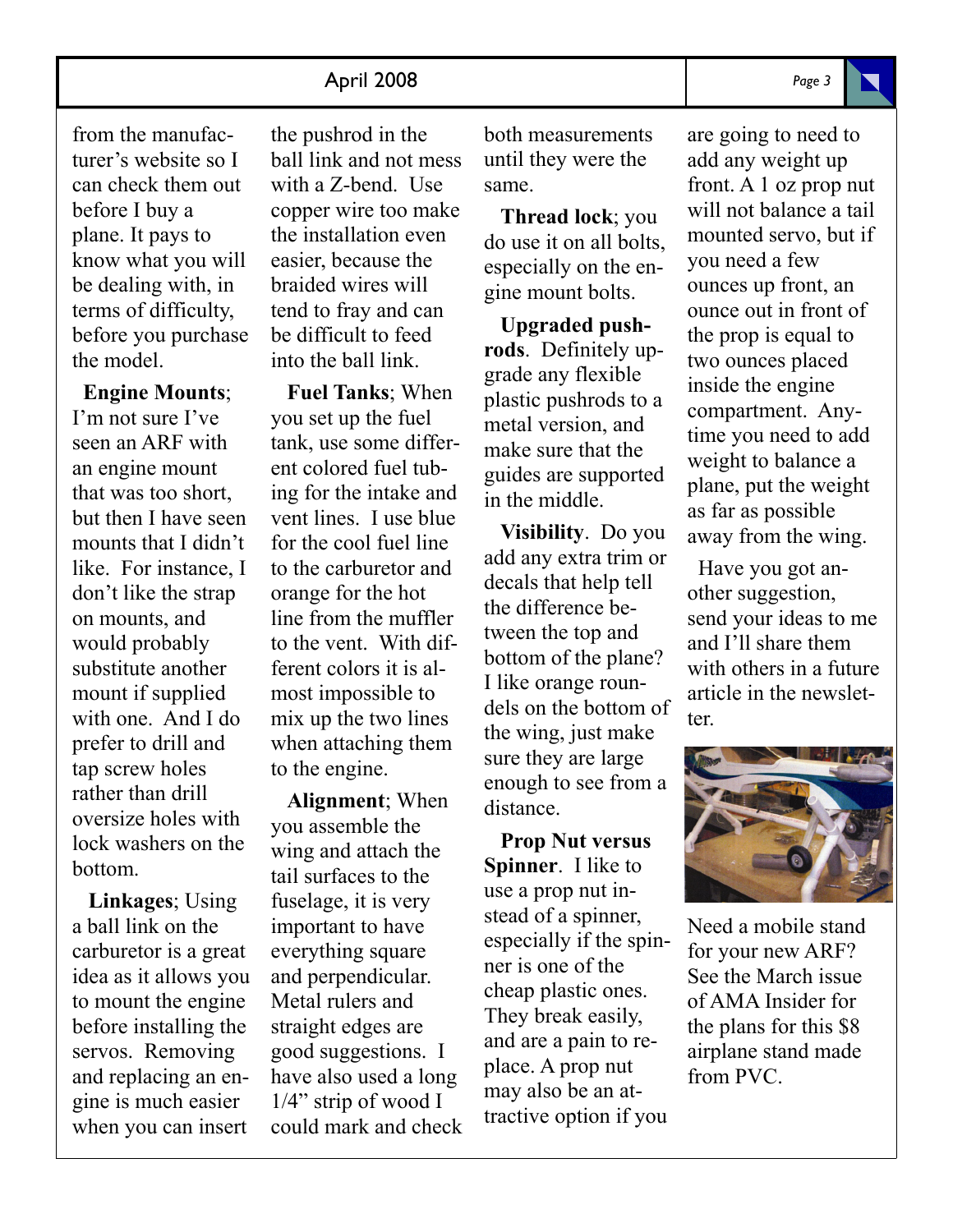# **Safety Reminders for the New Season** *by AMA Staff*

**Ed Note:** *The following article is reprinted from the March 2008 issue of the AMA Insider.*

 AMA would like everyone to have a safe flying year with no accidents. Here are some items that might help in that regard.

 The first is the use of Li-Poly batteries in our models. If you are flying electric airplanes with Li-Poly batteries, it is highly recommended that a fire extinguisher be kept in your car. Fire caused by Li-Poly batteries can happen through a shortage, improper charging, or crash damage. Standard household extinguishers (Class A, B, C or a combination of these) will not put out a lithium fire. Rather, it can increase the blaze. Class D extinguishers (metal/sand) are the only type capable of putting out flammable metal.

**Ed Note:** *Class D fire extinguishers are not easy to find. If someone locates a good source, please let us know where. More later on where to keep it and other alternatives.*

 If a class D fire extinguisher cannot be obtained for your vehicle or flying site, at the least, keep buckets of sand ready and available should a fire start. (The sand must be dry because water reacts with lithium fires to make them worse.)

 Second, remember to cycle the batteries in transmitters and airplanes to ensure they are up to par. Airplanes can go down because either the transmitter or the flight pack batteries have failed. If you should by chance get your airplane to respond long enough to land, do not taxi back toward the pits. Get it down and kill the engine. A running airplane with dying batteries is little more than a loaded gun waiting to go off and injure someone.

 Most folks have a winter project that is now ready for a test flight. New airplanes mean new additions to the transmitter. Remember to always check to ensure it is the correct one for the airplane. Always look to see that the control surfaces are moving in the correct direction when you are ready to taxi

out. Also, as a new project, make sure it has been finished with your name and address or AMA number.

 Lightning produced by electrical storms can travel amazing distances. If you are flying and should see lightning in the distance, just think of that radio antenna as a lightning rod. Lightning has been known to come 10-20 miles across the sky and strike a person just standing there—and that is without a 3-foot lightning rod in his or her hand.

 Engine failure on takeoff is a common occurrence. Every time, when you taxi out, always think, "What am I going to do if the engine quits?" Remember that the best way to land is into the wind and with the wings level. If that means a walk out in the weeds a couple of hundred yards to get your airplane in one piece, that's much better than taking a broom or shovel out to the middle of the runway to scoop up the pieces.

 Lastly, it is strongly recommended that members do not fly

alone. In a hobby where things can go out of control with the slightest of error, potential dangers are not far behind. It's helpful to have an extra set of eyes to watch for any interferences or problems the pilot may not be able to see while following his or her model. Better to be overly prepared then under prepared. At the very least, you have a buddy to talk to and show off for!

#### **Epilog:**

 All of the preceding info is directly from the AMA. Our club too has some important safety guidelines. Please take the time to read them. Everyone gets a copy each year with their frequency pin renewal.

 Many of our safety points follow in line with the AMA, but our flight restrictions and site specific rules are equally important. Note that failure to follow both AMA and Club safety rules can be grounds for voiding you AMA insurance coverage.

Be Safe.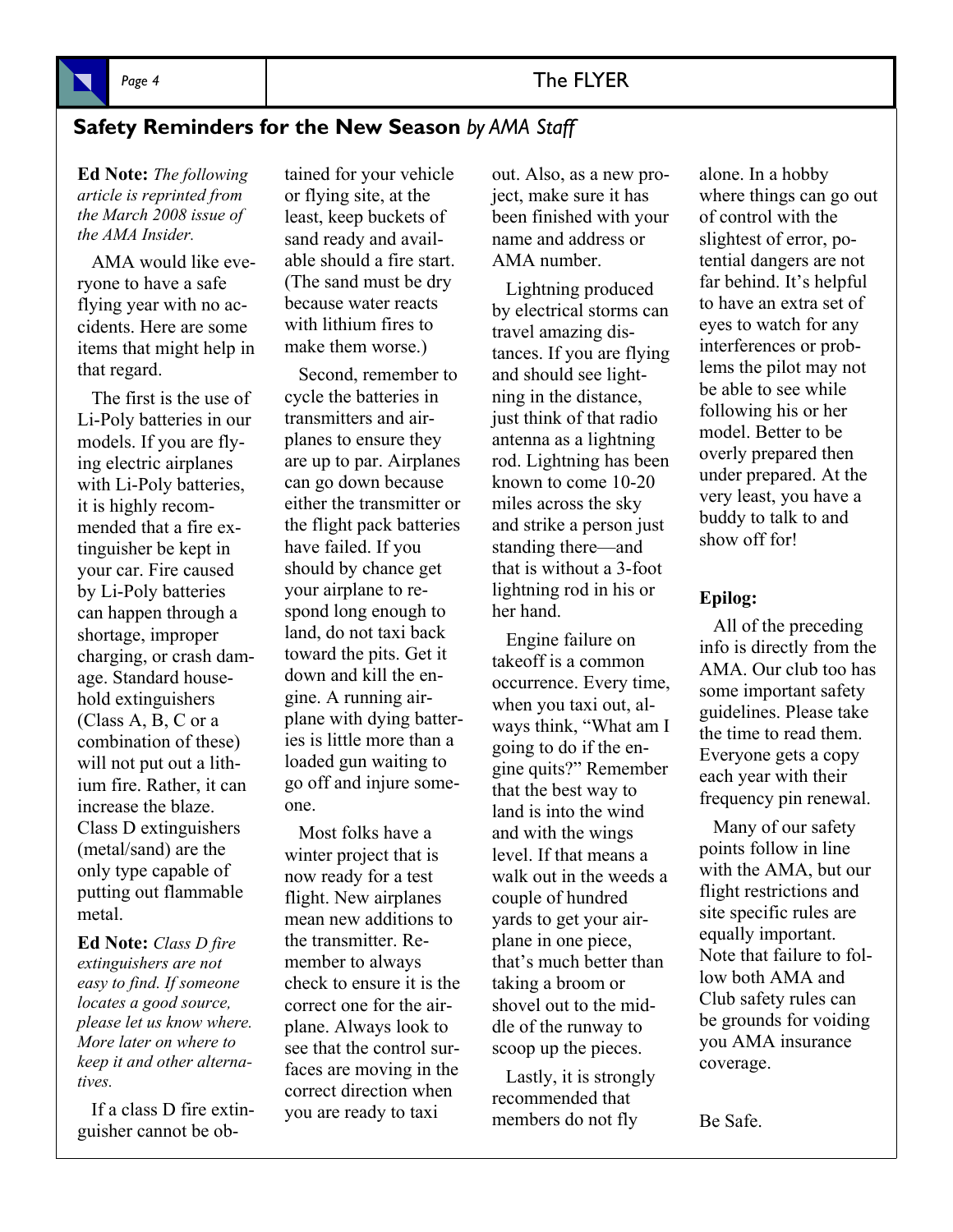# **January Club Meeting** by *lim Orsborn* and initiation rates will rectors for 2008 is as fol-

 As most of you know, January is an important club meeting. After all this is the meeting where we elect new officers, make any bylaw changes and generally get started on the new year. President Jeff Ward called the meeting to order at 7:30 PM.

 Ray Capobianco told Jeff that 43 of the 81 members from last year have submitted their dues to renew their membership. So with 20 members present, we had more than sufficient representation to meet our quorum requirements.

 Outgoing Treasurer, John Caci, told us that we had starting balances, dues collections, club expenses, etc. and said that he had a reconciled balance in the treasury of \$5, 042.33. But explained that this is before any income or expenses for the Christmas Party.

 John has been our Treasurer for over 10 years now, and requested that we find a replacement so that he can step down. Everyone offered a round of applause in appreciation for John's service.

 A discussion of the Christmas Party came up under old business. There were some minor issues with the reservation, but after a bumpy start, all went well. Check elsewhere for a more detailed write-up, but suffice it to say everyone had a good meal, all members and most of the guests went home with a raffle prize, and yes, John Parisi, won the grand prize raffle.

 The club auction is Jan 27; but this will arrive after that date, so we hope that you made it.

 **Dues for 2008** Yes, with the changes in the By-Laws that were approved in December, we needed to have a discussion of Dues for 2008. Junior and Senior dues used to be linked to the rate set for regular members, but the revised By-Laws allow the Board to recommend separate rates for each category. The Board had held a meeting in December and decided on a recommendation, but several members voiced some concerns. After some more discussion, John Parisi made a motion that was seconded and passed by unanimous vote. As a result; the following dues

and initiation rates will apply to new members in 2008.

|                                 | <b>Dues</b> Fees |               |
|---------------------------------|------------------|---------------|
| Regular                         | \$50             | \$25          |
| Senior                          | \$50             | \$25          |
| 2nd Mem*\$30                    |                  | $\frac{1}{2}$ |
| Junior                          | \$5              | $\Omega$      |
| (*additional in same household) |                  |               |

 So current members can renew their dues at the current prices up until March 1st. But after that, the new rates will apply to all renewals and new applications.

## **New Officers and Directors for 2008**

The final business of the meeting was conduct an election of new Officers and Directors for 2008. The 2008 nominating committee submitted their report in December that covered all positions with the exception of the Vice President. Jim Orsborn reported having a discussion with Jerry Crowley who agreed to serve as the VP, so his name was added to the slate. The floor was opened to other, additional nominations. There were no other nominations, so the motion was made to accept the complete slate as submitted. This motion was unanimously approved, so the slate of Officers and Dilows:

| President | Jeff Ward             |
|-----------|-----------------------|
| V. Pres.  | Jerry Crowley         |
| Treasurer | Vic Vogel             |
|           | Secretary Ray Capobi- |
| anco      |                       |
| Director  | Charlie Bacon         |
| Director  | Dan Fisher            |
| Director  | Dave Varrell          |
|           |                       |

Congratulation to all.

 **Calendar of Events** It is time to start making plans for our 2008 calendar of events. Following the elections, there was a brief discussion of some of the possibilities. Jeff indicated that we should plan on a Field Day in April and the Yankee Doodle event in Sept. Other possibilities were a Construction Derby in June, a Fun Fly, a Swap Meet, a Pattern Event, a Family Day, and a competition event.

 If you have a idea, please speak to an Officer or Director.

 **Show N Tell** Ernie Hollis and Bill Copp had show and tell items. Bill's was a 1/5 scale T6 trainer that came from Yellow Aircraft in Woburn and featured a G62 power plant with retracts. Let's just say that Ernie's plane had "character". ✪

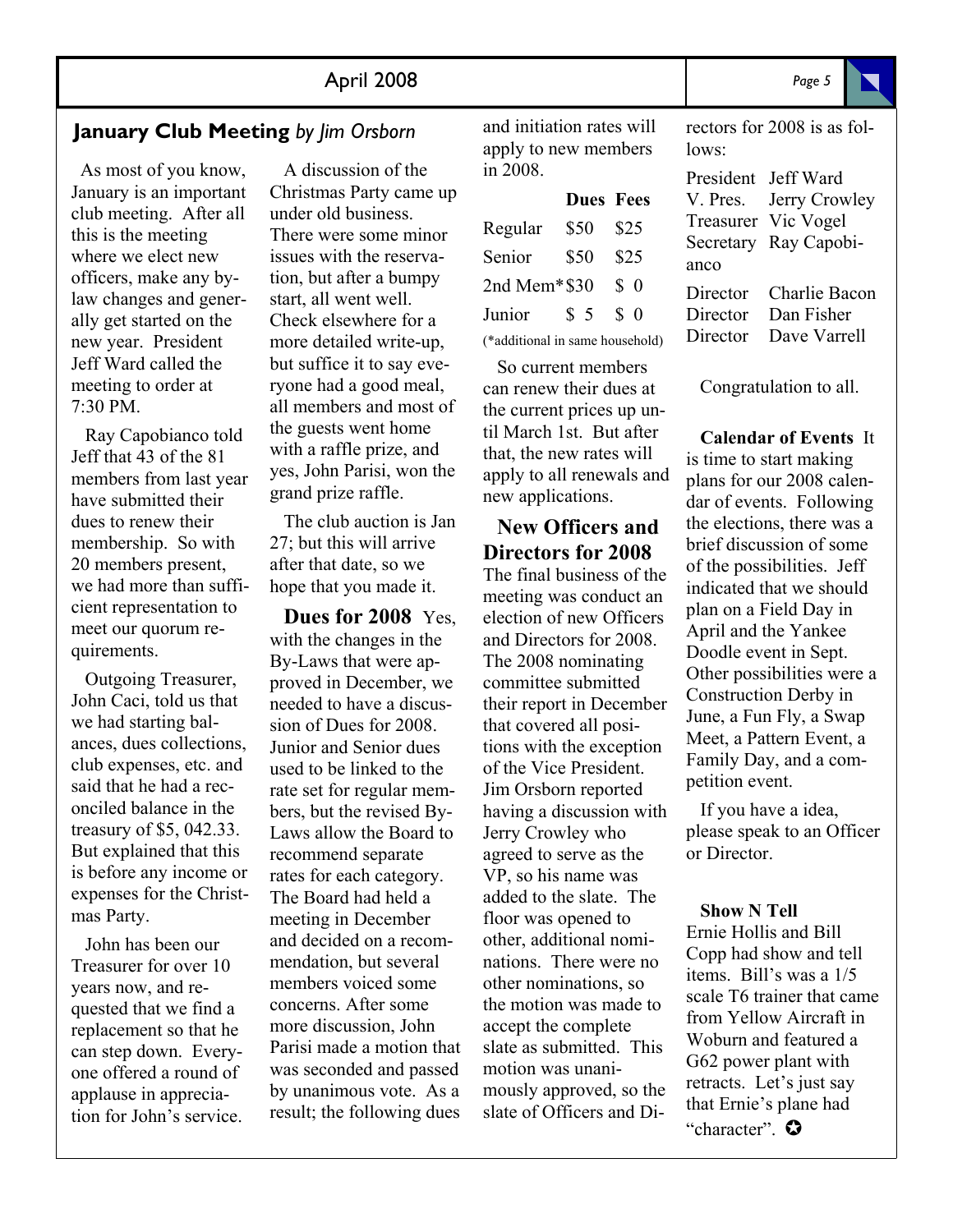## Page 6 **The FLYER**

## **Feb / Mar Club Meetings** *by Jim Orsborn*

 Okay, so here's hoping that you didn't miss either the Feb or Mar club meeting, because if you did, you missed some one of a kind Show n Tell planes. But let's cover the business meeting first.

11 Attendees in Feb.

16 Attendees in Mar.

As of March 12th.

 The Auction netted \$478.54 to the club.

 We currently have 64 members.

**Sun. Jun 8th:**  Construction Derby **Sun. Jun 15th:** NE Air Museum Trip **Sun. Jul 20th:**  Fun Fly Cookout

Top Right: Bill Copp brought the B-25 ARF that his wife bought him for Xmas. Two OS-70 engines, retracts. It's been on a high speed taxi run but is waiting first flight.

Top Left: John Parisi showed us his clipped wing Monocoupe ARF. Says that it FLYS GREAT. John's advice, always make sure that the engine is reliable before takeoff.

Left: Scott Stewart showed us his Giant Scale kit project before taking it to the WRAM show. Fiberglass pods, balsa skin, exquisite craftsmanship. Check the Fowler flaps in the

small insert photo.

**Ed. Note:** *Fowler flaps give maximum added lift by sliding backwards then dropping down behind the wing's trailing edge. Scott used only one servo to get this dual action movement!*

Bottom: Scott came back to the Mar meeting with his Top Flight P-47 ARF. Removable wing, air retracts and hope you can see the cockpit details. Scott suggests that the pilot keep power on during the landing approach. Flaps also help control the approach speed. Scott's radio has a mix to control elevator trim when the flaps are deployed.





 Field maintenance approaches \$1,100 per year, but plans are to continue with the same grass cutting contract.

 Check the calendar, but plan on the following events this year:

**Sat. Apr 19th:**  Cleanup Day

**Sun. May 4th:**  Pattern Primer

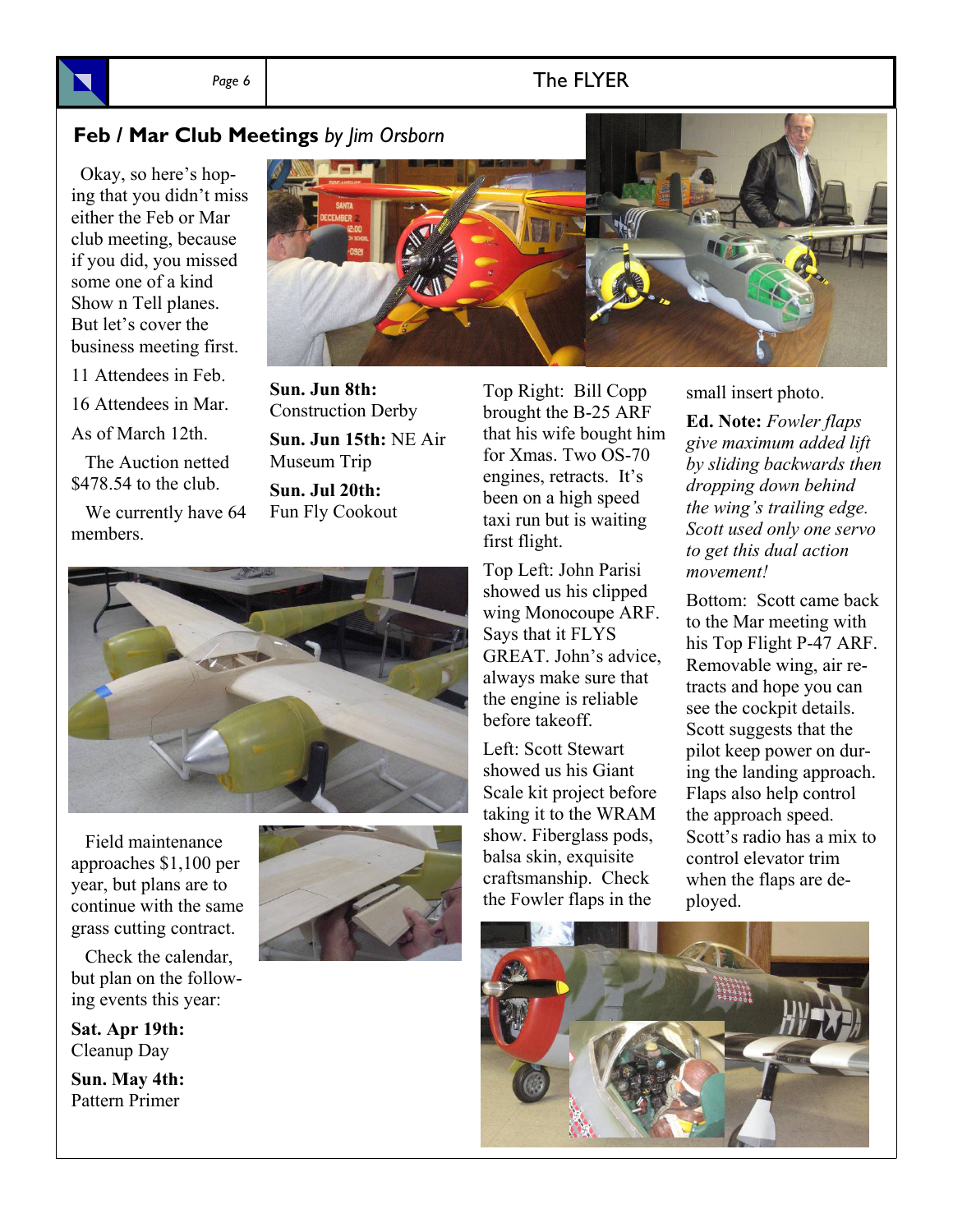# **More Cover Photo Details**

 I recently received an email from Joe Boston who is enjoying the good weather in Florida while we were trying to make it through the second heaviest December snow fall on record. What was even more impressive was the photo of the Stearman that he sent along with the well wishes. I asked Joe for permission to use the photo on our cover and to give me some background details; here's what he sent.

 Prior to WWII and up to the early years of WWII 10,360 of the Stearmans were manufactured in Wichita, KS. All Navy pilots and 75% of Army pilots were trained on the Stearman. The other 25% of Army pilots were trained on the PT-19.

 The model is a Balsa USA kit. It is a 33% scale version of the famous WW-II bi-plane. At this scale, the plane has a 116" wingspan and weighs in at 19 lb ready to fly. The total wing area is 3617 sq in.

 Joe told me that the model was built by a gentleman named Marlin Husted. He and Joe are both members of a scale

RC club in Naples, FL. Joe has previously told me that this is a limited membership club that is dedicated to large scale models. You can see several other large scale models, including Joe's Extra 260 in the background.

 Marlin built this model from a Balsa USA kit, working on it off and on for about 9 months to complete. Joe says the plane is very impressive in the air, and flies very close to a scale manner at low throttle. (Ed note. I've got to ask Joe sometime if he know this from practical experience or if it is just his opinion?)

 Forward thrust and lift are provided by a 150 cc gas engine from 3W with a 32 x 12 Fuchs carbon fiber prop. Joe claims that this combination provides enough power at high throttle to go unlimited vertical!

 It's hard to tell in the photo, but the plane is covered in 21st Century fabric & uses matching paint on the cowl. The colors represent a scale military color scheme used by the Army in late 30s & early 40s. Purists know that Navy colors were different.

| April 2008 |            |            |            |                  |            |     |
|------------|------------|------------|------------|------------------|------------|-----|
| <b>SUN</b> | <b>MON</b> | <b>TUE</b> | <b>WED</b> | <b>THU</b>       | <b>FRI</b> | SAT |
|            |            | 1          | 2          | 3                | 4          | 5   |
| 6          | 7          | 8          | 9          | $\mathbf{10}$    | 11         | 12  |
| 13         | 14         | 15         | 16         | 17               | 18         | 19  |
| 20         | 21         | 22         | 23         | 24               | 25         | 26  |
| 27         | 28         | 29         | 30         | 20 Apr: Passover |            |     |

**Wed. Apr 9**: **MCRCF Monthly Meeting**, at the Lewis Building on Boston Road

**Sat. Apr 19th**: **MCRCF Spring Cleanup Day**, at the Club field on Treble Cove Road

| <b>May 2008</b>      |            |     |            |            |            |            |
|----------------------|------------|-----|------------|------------|------------|------------|
| <b>SUN</b>           | <b>MON</b> | TUE | <b>WED</b> | <b>THU</b> | <b>FRI</b> | <b>SAT</b> |
| II May: Mother's Day |            |     | 1          | 2          | 3          |            |
| $\overline{4}$       | 5          | 6   | 7          | 8          | 9          | 10         |
| ▥                    | 12         | 13  | 14         | 15         | 16         | 17         |
| 18                   | 19         | 20  | 21         | 22         | 23         | 24         |
| 25                   | 26         | 27  | 28         | 29         | 30         | 31         |

**Sun. May 4**: **Pattern Primer**, at the Club field on Treble Cove Road. More to follow next month.

**Wed. May 14**: **MCRCF Monthly Meeting**, at the Lewis Building on Boston Road

**Sun. Jun 8th: MCRCF Construction Derby**.

**Check the MCRCF Website for more details as these dates get closer...**